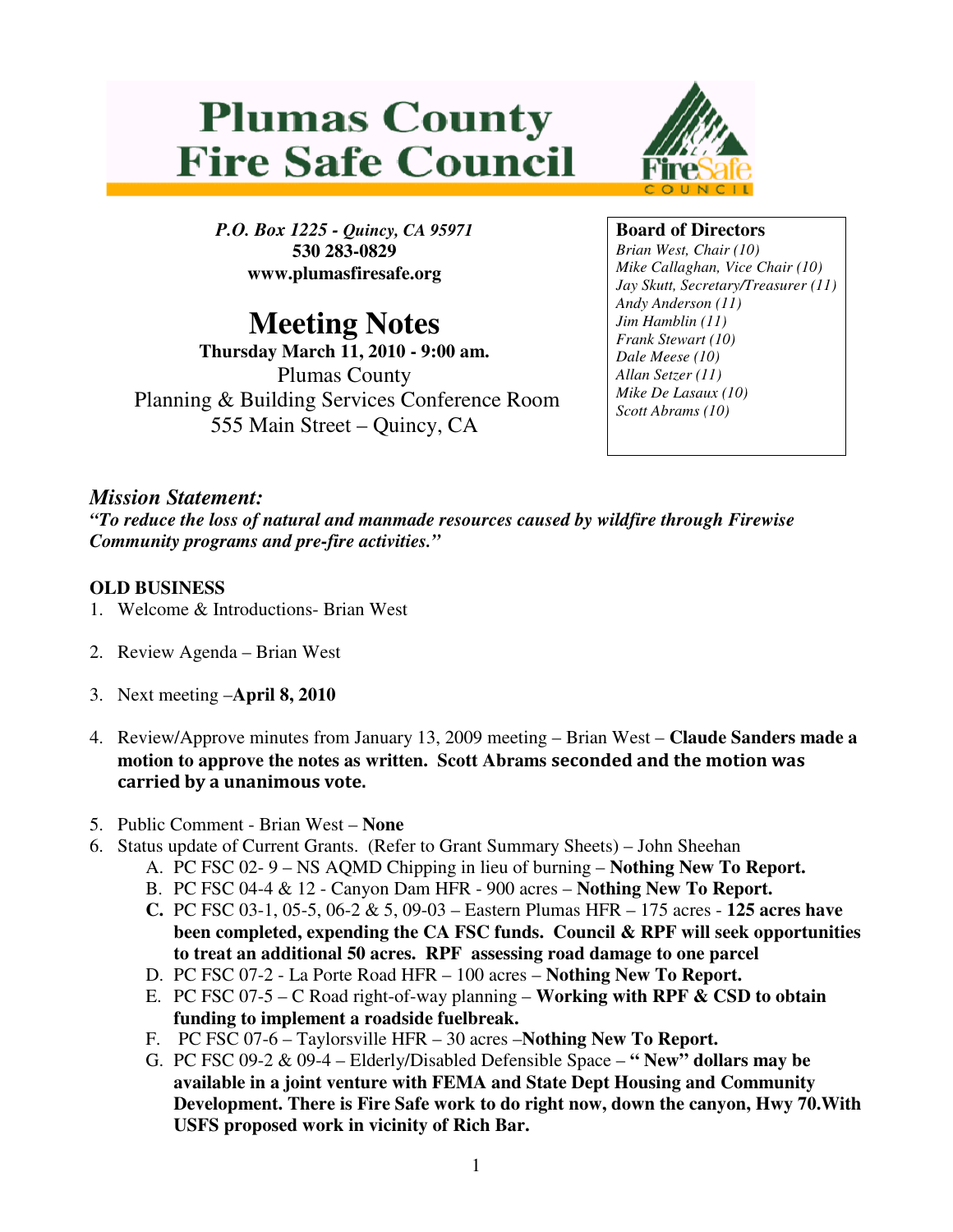- H. PC FSC 07-8 Greenhorn HFR **There are surplus fund and the Greenhorn VFD has requested to use them for community roadside chipping.**
- I. PC FSC 07-10 County Educational Workshops **Nothing New To Report.**
- **J.** PC FSC 08- 1 Gold Mtn. HFR **Remaining funds to do additional acres. New Prospectus sent to bidders list. New "tour" date is April 29, 2010, Bids due date is May 13, 2010.**
- K. PC FSC 08-2 & 10-1- PC FSC Council Coordination 2007-2011 **Work continues with FSC coordination activities, developing grant funding requests and making FSC presentations, most recently to the PC Planning Commission.**
- L. PC FSC 08- 3 & 09-1- Community HFR Planning & Project Development –**Awaiting word from grantors for grant applications to treat 4 project areas.**
- M. PC FSC 09-5 PC Planning Dept –VFD map books and GIS Software. **PC Planning working with VFD's on creating mapbooks.**
- N. PC FSC 10-2 PC Planning Dept GIS mapping in support of PC FSC CWPP **A Countywide fuel treatment map with reference photos was prepared for the UC Pre-Post Fire Conference in Sacramento in February.**
- **O.** PC FSC 10-3 Bucks Lake CWPP and Firewise Community Planning **Danielle Banchio and Ron Heinbockel to see what interest is out there for landowners to sign up with FSC.**
- P. PC FSC 10-4 Long Valley II & Crescent Grade HFR 100 acres **CA FSC has funded this project. Awaiting request for additional project funds from RAC. RPF's are working on the environmental information for CA FSC to fund treatment.**

#### 7. Status update of proposed Grant Proposals. – John Sheehan

- A. Plumas County FSC Coordination -2009 SNC – **Pending SNC Decision to approve.**
- B. PNF WFHF Cromberg (Long Valley II) **Pending FS R5 Decision to approve.**
- C. PNF WFHF Whitehawk II) **Pending FS R5 Decision to approve.**
- D. PNF WFHF C –Road Fuelbreak) **Pending FS R5 Decision to approve.**
- E. RAC –Long Valley II **Grant application submitted awaiting funding decision.**
- F. RAC Crescent Grade **Grant application submitted awaiting funding decision.**
- G. CA FSC La Porte Rd II **Grant application submitted awaiting funding decision.**
- H. CA FSC Whitehawk II **Grant application submitted awaiting funding decision.**
- 8. HFQLG –HFR project overview/relation to communities' opportunities Project mapping integration involving USFS, CDF and Fire Safe Council - PNF's fuel reduction out year program of work – Allan Setzer –**Jason Vermillion- FRRD- Discuss 2 HFQLG HFR Projects – Scoping begins May 1. John S. wants Jerry to write back up letters for ST Louis and On Top thinning sales to be put up on FRRD.**

**Richard Stumpf- Mt Hough RD- Discuss Meadow Valley Project - ARRA Meadow Valley Stewardship Project – Landing piles from old Snake TS to be disposed of by contract burning or chipping , Field trip on April 5 2010, to be completed this season. ARRA funds may be utilized to subsidize chip values to insure sale completion.** 

9. Implementation of the Plumas County Community Wildfire Protection Plan (CWPP) –Jerry Hurley – **Nothing New to Report.**